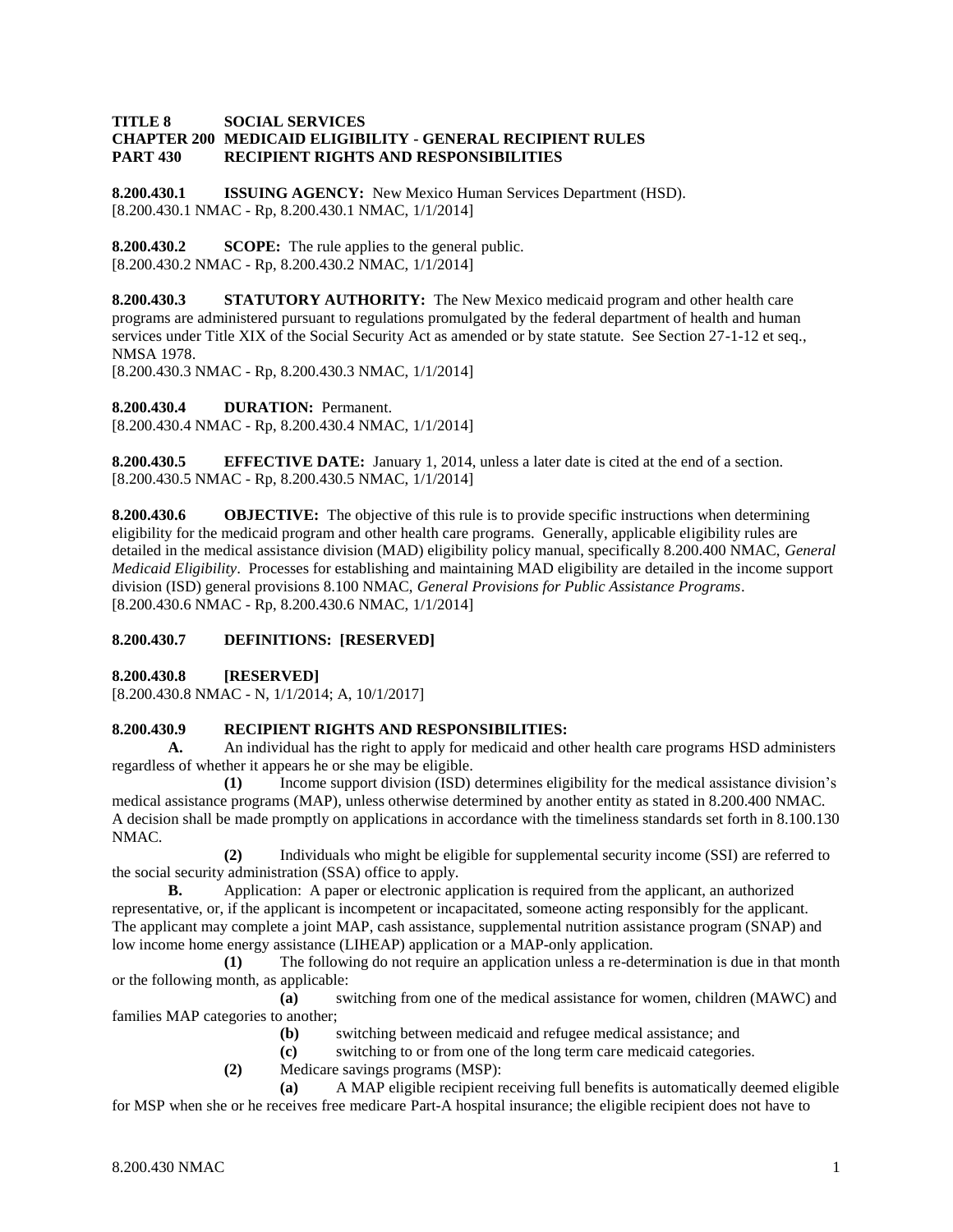apply for medicare MSP;

**(b)** When an individual is not eligible for free medicare Part A hospital insurance, a separate application for the MAP qualified medicare beneficiary (QMB) eligibility category 040 is required. Individuals must apply for medicare Part A with the SSA. This is called, "conditional Part A" because they will receive medicare Part A on the condition that the MAP QMB category of eligibility is approved. When QMB is approved, the cost of the premium for Part A will be covered by MAD.

**C.** Responsibility in the application or recertification process: The applicant or the re-determining eligible recipient is responsible for providing verification of eligibility. Refer to 8.100.130 NMAC.

**(1)** An applicant or an eligible recipient's failure to provide necessary verification results in MAP ineligibility.

**(2)** An applicant or a re-determining eligible recipient must give HSD permission to contact other individuals, agencies, or sources of information which are necessary to establish eligibility. [8.200.430.9 NMAC - Rp, 8.200.430.9 NMAC, 1/1/2014; A, 10/15/2014]

**8.200.430.10 FREEDOM OF CHOICE:** Except when specifically waived from MAD, an eligible recipient has the freedom to obtain physical and behavioral health services from a MAD provider of his or her choice. [8.200.430.10 NMAC - Rp, 8.200.430.10 NMAC, 1/1/2014; A, 10/15/2014]

**8.200.430.11 RELEASE OF INFORMATION:** By signing the MAP application, an applicant or a redetermining eligible recipient gives HSD explicit consent to release information to applicable state or federal agencies, physical or behavioral health providers, or an HSD designee when the information is needed to provide, monitor, or approve MAD services. Physical and behavioral health information is confidential and is subject to the standards for confidentiality per 8.300.11 NMAC.

[8.200.430.11 NMAC - Rp, 8.200.430.11 NMAC, 1/1/2014; A, 10/15/2014]

**8.200.430.12 RIGHT TO HEARING:** An applicant or an eligible recipient is entitled to adequate notice of a HSD adverse action regarding his or her termination or re-categorization of his or her MAP category of eligibility. The applicant or re-determining eligible recipient has specific rights and responsibilities when requesting a HSD administrative hearing. A HSD administrative hearing affords the applicant or re-determining eligible recipient the opportunity to have an impartial review of these decisions. See 8.352.2, 8.100.180 and 8.100.970 NMAC for a detailed description of these rights, responsibilities and the HSD administrative hearing process. 8.352.2 NMAC further details the rights, responsibilities and the HSD administrative hearing process for other adverse actions MAD, its utilization review contractor or a HSD contracted managed care organization (MCO) may initiate (42 CFR Section 431.220(a)(1)(2)).

[8.200.430.12 NMAC - Rp, 8.200.430.12 NMAC, 1/1/2014; A, 10/15/2014]

**8.200.430.13 ASSIGNMENT OF SUPPORT:** As a condition of MAP eligibility, HSD requires an applicant or a re-determining eligible recipient to assign his or her medical care support rights to HSD for medical support and any third party payments. The assignment authorizes HSD to pursue and make recoveries from liable third parties (42 CFR 433.146; Subsection G of 27-2-28 NMSA 1978.

**A. Assigning medical support rights**: The assignment to HSD of an eligible recipient's rights to medical support and payments occurs automatically under New Mexico law when the applicant or the redetermining eligible recipient signs the application.

**B. Third party liability (TPL):** This section describes HSD's responsibility to identify and collect from primarily responsible third parties and the eligible recipient's responsibility to cooperate with HSD to uncover such payments. MAD is the payer of last resort. If other third party resources are available, these health care resources must be used before MAD makes a reimbursement. As a condition of MAP eligibility, an applicant assigns his or her rights to physical and behavioral health support and payments to HSD and promises to cooperate in identifying, pursuing, and collecting payments from these resources. Third party resources include the gross recovery by eligible recipient, including personal injury protection benefits, before any reduction in attorney's fees or costs, obtained through settlement or verdict, for personal injury negligence or intentional tort claims or actions, up to the full amount of MAD payments for treatment of injuries causally related to the occurrence that is the subject of the claim or action.

**(1)** Required TPL information: During the initial determination or re-determination of eligibility for MAP enrollment, ISD must obtain information about TPL from either the applicant or the redetermining eligible recipient.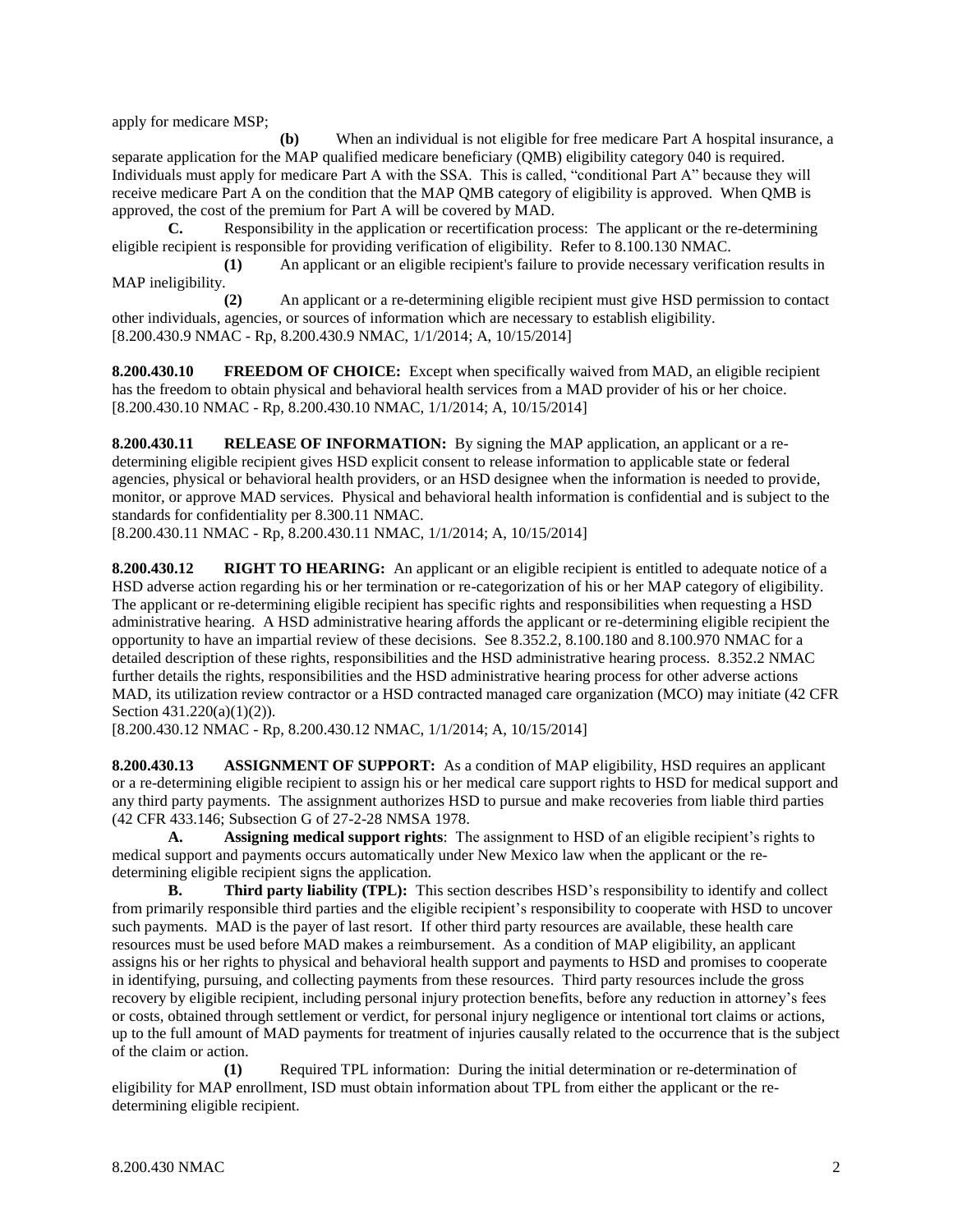**(a)** HSD is required to take all reasonable measures to determine the legal liability of third parties, including health insurers in paying for the physical and behavioral health services furnished to an eligible recipient (42 CFR 433.138(a)).

**(b)** HSD uses the information collected at the time of determination in order for MAD to pursue claims against third parties.

**(2)** Availability of health insurance: If an applicant or an eligible recipient has health insurance, the applicant or the eligible recipient shall notify ISD. ISD must collect all relevant information, including name and address of the insurance company; individuals covered by the policy, effective dates, covered services, and appropriate policy numbers.

**(a)** An applicant or an eligible recipient with health insurance coverage or coverage by a health maintenance organization (HMO) or other managed care plan (plan) must be given a copy of the TPL recipient information letter.

**(b)** If there is an absent parent, ISD may request the absent parent's name and social security number (SSN).

**(c)** ISD must determine if an absent parent, relative, applicant or any member of the household is employed and has health insurance coverage.

**(3)** Eligible recipients with health insurance coverage: An applicant or an eligible recipient must inform his or her MAD providers of his or her TPL. An applicant or an eligible recipient must report changes to or terminations of insurance coverage to ISD. If an applicant or an eligible recipient has health coverage through an HMO or plan, payment from MAD is limited to applicable copayments required under the HMO or plan and to MAD covered services documented in writing as exclusions by the HMO or plan.

**(a)** If the HMO or plan uses a drug formulary, the medical director of the HMO or plan must sign and attach a written certification for each drug claim to document that a pharmaceutical product is not covered by the HMO or plan. The signature is a certification that the HMO or plan drug formulary does not contain a therapeutic equivalent that adequately treats the physical or behavioral health condition of the HMO or plan subscriber.

**(b)** Physical and behavioral health services not included in the HMO or plan are covered by MAD only after review of the documentation and on approval by MAD.

**(c)** An applicant or an eligible recipient covered by an HMO or plan is responsible for payment of medical services obtained outside the HMO or plan and for medical services obtained without complying with the rules or policies of the HMO or plan.

**(d)** An applicant or an eligible recipient living outside an HMO or plan coverage area may request a waiver of the requirement to use HMO or plan providers and services. The applicant or the eligible recipient for whom a coverage waiver is approved by MAD may receive reimbursement for expenses which allow him or her to travel to an HMO or plan participating provider, even when the provider is not located near the applicant or the eligible recipient's residence.

**(4)** Potential health care resources: ISD must evaluate the presence of a TPL source if certain factors are identified during the MAD eligibility interview.

**(a)** When the age of the applicant or the eligible recipient is over 65 years old medicare must be explored. A student, especially a college student, may have health or accident insurance through his or her school.

**(b)** An application on behalf of deceased individual must be examined for "last illness" coverage through a life insurance policy.

**(c)** Certain specific income sources are indicators of possible TPL which include:

**(i)** railroad retirement benefits and social security retirement or disability benefits indicating eligibility for Title XVIII (medicare) benefits;

**(ii)** workers' compensation (WC) benefits paid to employees who suffer an injury or accident caused by conditions arising from employment; these benefits may compensate employees for physical and behavioral health expenses and lost income; payments for physical and behavioral health expenses may be made as physical and behavioral health bills are incurred or as a lump sum award;

**(iii)** black lung benefits payable under the coal mine workers' compensation program, administered by the federal department of labor (DOL), can produce benefits similar to railroad retirement benefits if the treatment for illness is related to the diagnosis of pneumoconiosis; beneficiaries are reimbursed only if services are rendered by specific providers, authorized by the DOL; black lung payments are made monthly and physical and behavioral health expenses are paid as they are incurred; and

**(iv)** Title IV-D support payments or financial support payments from an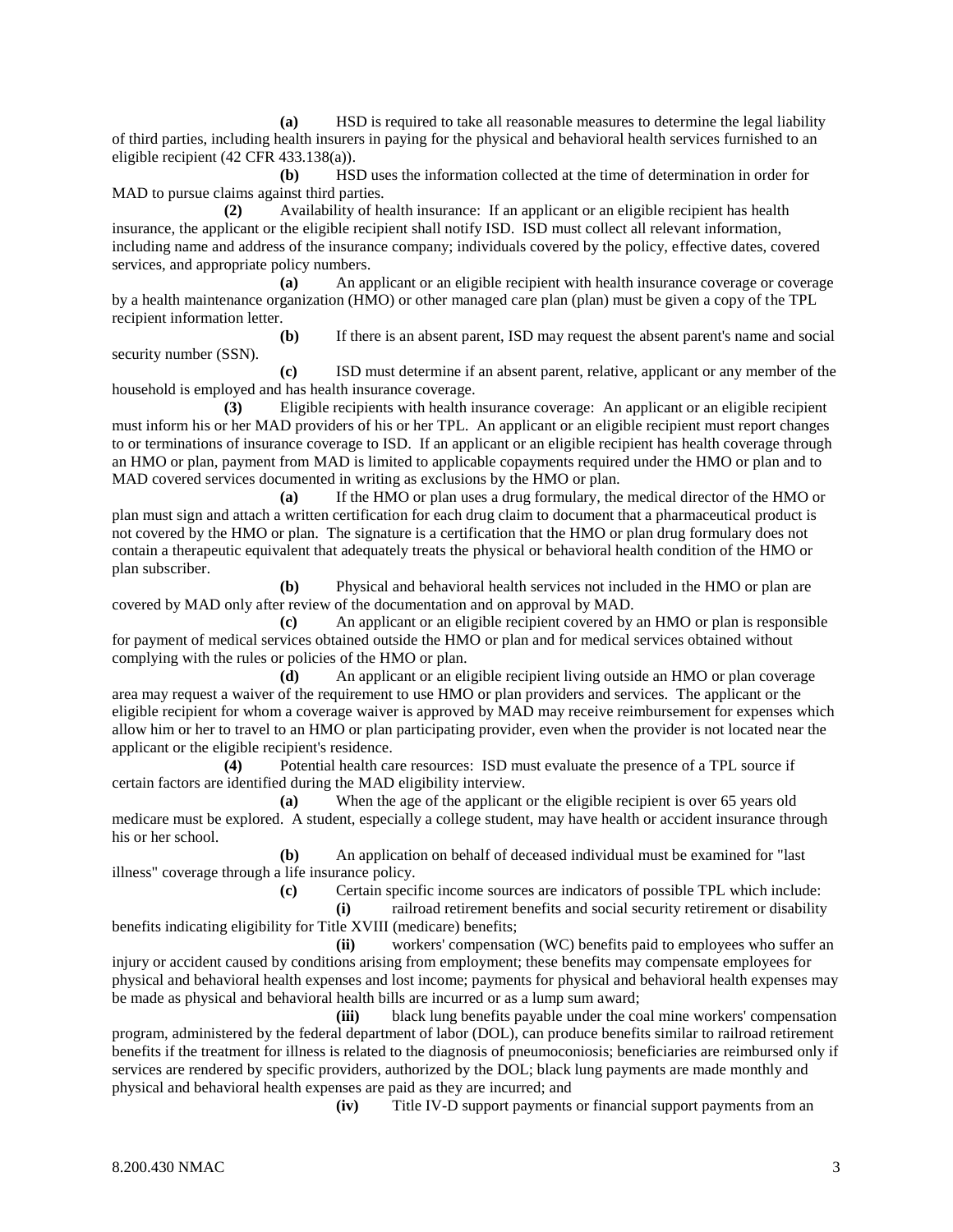absent parent may indicate the potential for physical and behavioral health support; if a custodial party does not have health insurance that meets a minimum standard, the court in a divorce, separation or custody and support proceeding may order the parent(s) with the obligation of support to purchase insurance for the eligible recipient child (45 CFR 303.31(b)(1); Paragraph (1) of Subsection A of Section 40-4C-4 NMSA 1978; insurance can be obtained through the parent's employer or union (Paragraph (2) of Subsection A of Section 40-4C-4 NMSA 1978; parents may be ordered to pay all or a portion of the physical and behavioral health expenses; for purposes of physical l and behavioral health support, the minimum standards of acceptable coverage, deductibles, coinsurance, lifetime benefits, out-of-pocket expenses, co-payments, and plan requirements are the minimum standards of health insurance policies and managed care plans established for small businesses in New Mexico; see New Mexico insurance code.

**(d)** An applicant or an eligible recipient has earned income: Earned income may indicate physical, behavioral health and health insurance made available by an employer.

**(e)** Work history or military services: Work history may indicate eligibility for other cash and physical and behavioral benefits. Previous military service suggests the potential for veterans administration (VA) or department of defense (DOD) health care, including the civilian health and the medical program of the United States (CHAMPUS), for individuals who reside within a 40-mile radius of a military health care facility. An applicant or an eligible recipient who is eligible for DOD health care must obtain certification of non-availability of medical services from the base health benefits advisor in order to be eligible for CHAMPUS.

**(f)** An applicant or an eligible recipient's expenses show insurance premium payments: Monthly expense information may show that the applicant or the eligible recipient pays private insurance premiums or is enrolled in an HMO or plan.

**(g)** The applicant or the eligible recipient has a disability: Disability information contained in applications or brought up during interviews may indicate casualties or accidents involving legally responsible third parties.

**(h)** The applicant or the eligible recipient has a chronic disease: Individuals with chronic renal disease are probably entitled to medicare. Applications for social security disability may be indicative of medicare coverage.

**(5)** Communicating TPL information: Information concerning health insurance or health plans is collected and transmitted to MAD by ISD, child support enforcement division (CSED), SSA, and the children, youth and families department (CYFD).

[8.200.430.13 NMAC - Rp, 8.200.430.13 NMAC, 1/1/2014; A, 10/15/2014]

#### **8.200.430.14 ELIGIBLE RECIPIENT RESPONSIBILITY TO COOPERATE WITH ASSIGNMENT OF SUPPORT RIGHTS:**

**A. Cooperation:** As a condition of MAP eligibility, an applicant or an eligible recipient must cooperate with HSD to:

**(1)** obtain physical and behavioral health support and payments for his or herself and other individuals for whom he or she can legally assign rights;

**(2)** pursue liable third parties by identifying individuals and providing information to HSD;

**(3)** cooperate with CSED to establish paternity and medical support as appropriate, see 8.50.105.12 NMAC;

**(4)** appear at a state or local office designated by HSD to give information or evidence relevant to the case, appear as a witness at a court or other proceeding or give information or attest to lack of information, under penalty of perjury;

**(5)** refund HSD any money received for physical or behavioral health care that has already been paid; this includes payments received from insurance companies, personal injury settlements, and any other liable third party; and

**(6)** respond to the trauma inquiry letter that is mailed to an eligible recipient (42 CFR 433.138(4); the letter asks an eligible recipient to provide more information about possible accidents, causes of accidents, and whether legal counsel has been obtained (42 CFR 433.147; 45 CFR 232.42, 232.43; Paragraph (3) of Subsection G of Section 27-2-28 NMSA 1978.

**B. Good cause waiver of cooperation:** The requirements for cooperation may be waived by HSD if it decides that the applicant or the eligible recipient has good cause for refusing to cooperate. Waivers can be obtained for cooperating with CSED. The applicant or the eligible recipient should request a good cause waiver from CSED per 8.50.105.14 NMAC.

**C. Penalties for failure to cooperate:**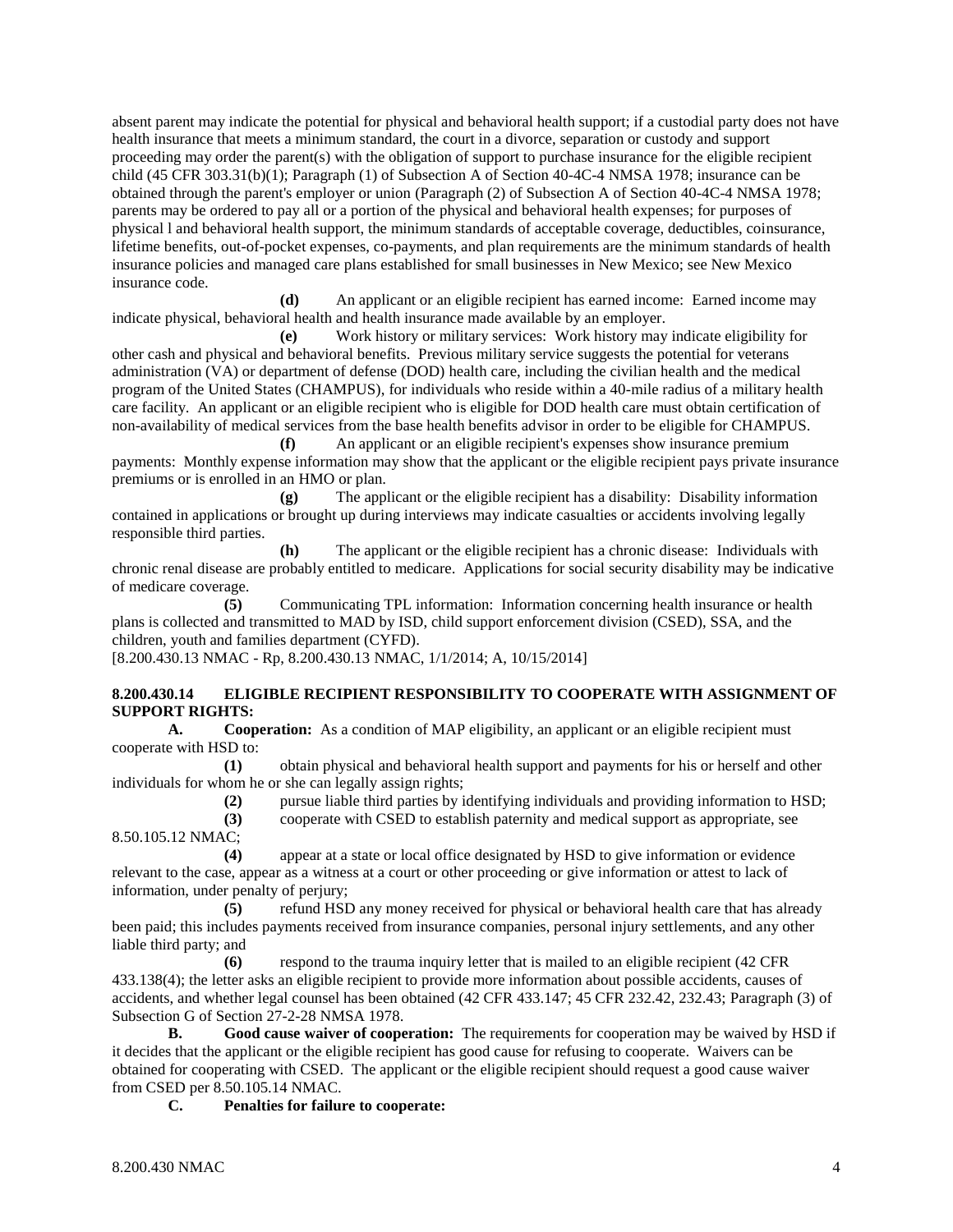**(1)** When the parent, the specified relative or legal guardian fails or refuses to cooperate, the parent or specified relative will not be eligible for MAD services. The eligible recipient child maintains MAP eligibility provided all other eligibility criteria are met.

**(2)** When the parent or the specified relative fails or refuses to refund payments received from insurance or other settlement sources, such as personal injury case awards, he or she is not eligible for MAD services for one year and until full restitution has been made to HSD. The eligible recipient child maintains MAP eligibility provided all other eligibility criteria are met.

[8.200.430.14 NMAC - Rp, 8.200.430.14 NMAC, 1/1/2014; A, 10/15/2014]

# **8.200.430.15 ELIGIBLE RECIPIENT RESPONSIBILITY TO GIVE PROVIDER PROPER IDENTIFICATION AND NOTICE OF ELIGIBILITY CHANGES:**

**A.** An eligible recipient is responsible for presenting a current MAP eligibility card and evidence of any other health insurance to a MAD provider each time service is requested.

**(1)** An eligible recipient is responsible for any financial liability incurred if he or she fails to furnish current MAP eligibility identification before the receipt of a service and as a result the provider fails to adhere to MAD rules, such as a failure to request prior approval. If this omission occurs, the settlement of claims for services is between the eligible recipient and the provider. An individual is financially responsible for services received if he or she was not eligible for MAD services on the date services are furnished.

**(2)** When a provider bills MAD and the claim is denied, the provider cannot bill the eligible recipient. Exceptions exist for denials caused by MAP ineligibility or by an eligible recipient's failure to furnish MAP identification in a timely manner.

**(3)** If an eligible recipient fails to notify the provider that he or she has received services that are limited by time or amount, the eligible recipient is responsible for payment of the service prior to rendering the service if the provider made reasonable efforts to verify whether the eligible recipient has already received services.

**B.** Notification of providers following retroactive eligibility determinations: If an eligibility determination is made, the eligible recipient is responsible for notifying MAD providers of this eligibility determination. When an individual receives retro MAP eligibility, the now-eligible recipient must notify all of his or her MAD providers of his or her change of eligibility. If the eligible recipient fails to notify the provider and the provider can no longer file a claim for reimbursement, the eligible recipient becomes the responsible payer for those services.

**C.** Notification if an eligible recipient has private insurance: If an eligible recipient is covered under a private health insurance policy or health plan, he or she is required to inform his or her MAD providers of the private health coverage, including applicable policy numbers and special claim forms. [8.200.430.15 NMAC - Rp, 8.200.430.15 NMAC, 1/1/2014; A, 10/15/2014]

### **8.200.430.16 ELIGIBLE RECIPIENT FINANCIAL RESPONSIBILITIES:**

**A.** [A MAD provider agrees to accept the amount paid as payment in full with the exception of copayment amounts required in certain MAP eligibility categories (42 CFR 447.15). Other than the co-payments, a provider cannot bill an eligible recipient for any unpaid portion of the bill (balance billing) or for a claim that is not paid because of a provider administrative error or failure of multiple providers to communicate eligibility information. A native American eligible recipient is exempt from co-payment requirements.] A MAD provider agrees to accept the amount paid as payment in full. A provider cannot bill an eligible recipient for any unpaid portion of the bill (balance billing) or for a claim that is not paid because of a provider administrative error or failure of multiple providers to communicate eligibility information.

**(1)** An eligible recipient is responsible for any financial liability incurred if he or she fails to furnish current MAP eligibility identification before the receipt of a MAP service and as a result the provider fails to adhere to MAD reimbursement rules, such as a failure to request prior approval. If this omission occurs, the settlement of claims for services is between the eligible recipient and the MAP provider. An individual is financially responsible for services received if he or she was not eligible for MAD services on the date services are furnished.

**(2)** When a provider bills MAD and the claim is denied, the provider cannot bill the eligible recipient. Exceptions exist for denials caused by MAP ineligibility or by an eligible recipient's failure to furnish MAP identification at the time of service.

**(3)** If an eligible recipient fails to notify a provider that he or she has received services that are limited by time or amount, the eligible recipient is responsible to pay for services if, before furnishing the services, the provider makes reasonable efforts to verify whether the eligible recipient has already received services.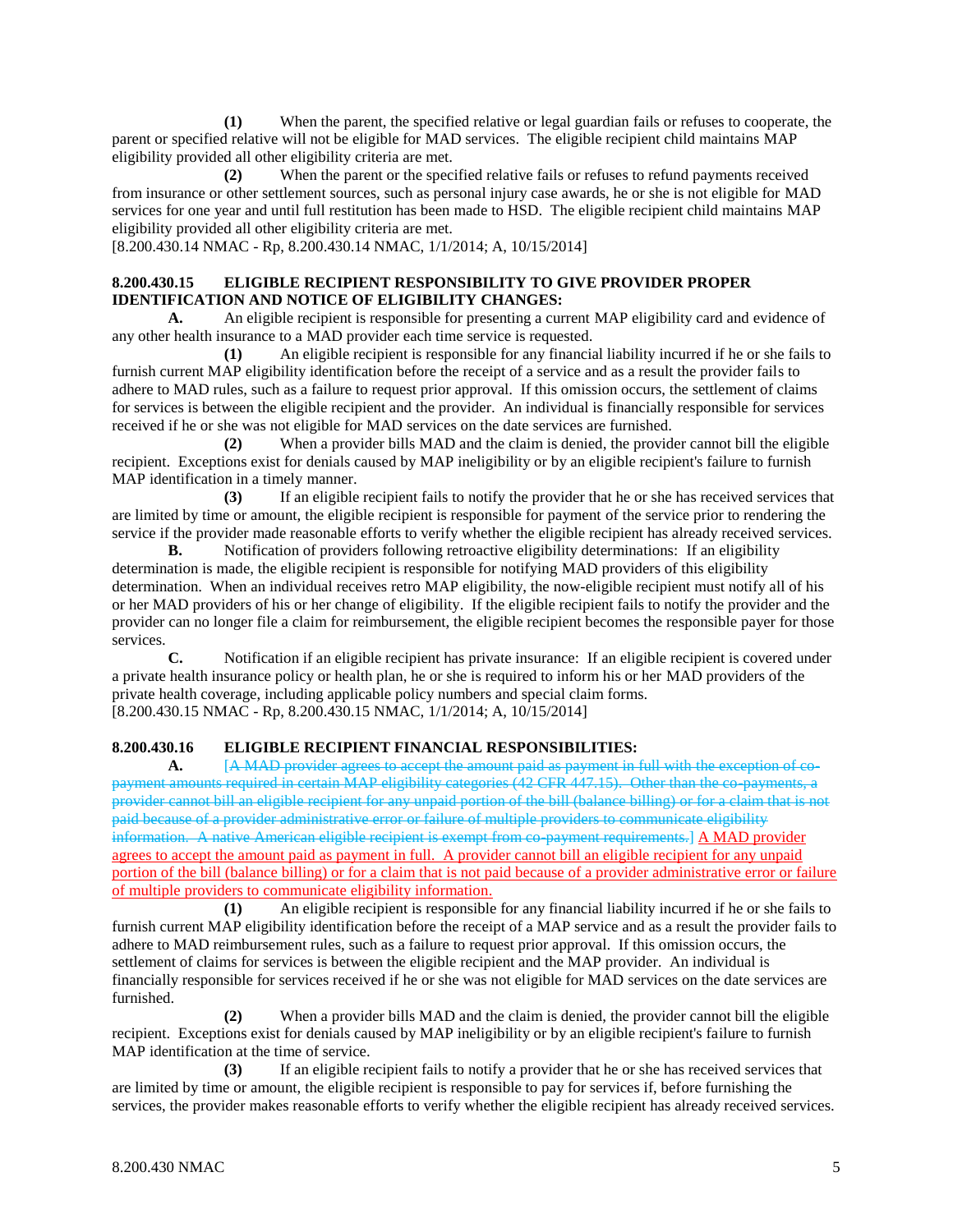**B.** Failure of an eligible recipient to follow his or her privately held health insurance carrier's requirements: An eligible recipient must be aware of the physician, pharmacy, hospital, and other providers who participate in his or her HMO or other managed care plan. An eligible recipient is responsible for payment for services if he or she uses a provider who is not a participant in his or her plan or if he or she receives any services without complying with the rules, policies, and procedures of his or her plan.

**C.** Other eligible recipient payment responsibilities: If all the following conditions are met before a MAD service is furnished, the eligible recipient can be billed directly by a MAD provider for services and is liable for payment:

**(1)** the eligible recipient is advised by a provider that the particular service is not covered by MAD or is advised by a provider that he or she is not a MAD provider;

**(2)** the eligible recipient is informed by a provider of the necessity, options, and charges for the services and the option of going to another provider who is a MAD provider; and

**(3)** the eligible recipient agrees in writing to have the service provided with full knowledge that he or she is financially responsible for the payment.

[**D.** Medicaid recipients may be responsible to pay co-payments as outlined in 8.302.2 NMAC.] [8.200.430.16 NMAC - Rp, 8.200.430.16 NMAC, 1/1/2014; A, 10/15/2014; A, 10/1/2017; A, xx/xx/xxxx]

### **8.200.430.17 RESTITUTION:**

**A.** A MAP eligible recipient must return overpayments or medical payments received from liable third parties to the applicable medical service provider or to MAD. If payments are not returned or received, recoupment proceedings against the eligible recipient will be initiated.

**B.** The restitution bureau of HSD is responsible for the tracking and collection of overpayments made to MAP eligible recipients, vendors, and MAD providers. See Section OIG-940, RESTITUTIONS. The MAD third party liability unit is responsible for monitoring and collecting payments received from liable third parties. See 8.302.3 NMAC.

[8.200.430.17 NMAC - Rp, 8.200.430.17 NMAC, 1/1/2014; A, 10/15/2014]

**8.200.430.18 REPORTING REQUIREMENTS:** A medicaid eligible recipient is required to report certain changes which might affect his or her eligibility to ISD within 10 calendar days from the date the change occurred. A timely change that is reported within 10 calendar days that may result in a more beneficial medicaid eligibility category shall be evaluated in the month the change occurred. An untimely change that is reported after 10 calendar days that may result in a more beneficial medicaid eligibility category shall be evaluated in the month the change was reported. A reported change that does not result in the same or a more beneficial medicaid category is considered an adverse action and is applied prospectively in accordance with 8.100.180.10 NMAC. See 8.100.110.9 NMAC for the various ways applicants and recipients can submit changes to the HSD. The following changes must be reported to ISD:

**A. Living arrangements or change of address**: Any change in where an eligible recipient lives or gets his or her mail must be reported.

**B. Household size:** Any change in the household size must be reported. This includes the death of an individual included in the either or both the assistance unit and budget group.

**C. Enumeration:** Any new social security number must be reported.

**D. Income:** Except for continuous eligibility in 8.200.400 NMAC any increase or decrease in the amount of income or change in the source of income must be reported.

**E. Resource:** Resources only apply to non-modified adjusted gross income (MAGI) medicaid categories. Any change in what an eligible recipient owns must be reported. This includes any property the eligible recipient owns or has interest in, cash on hand, money in banks or credit unions, stocks, bonds, life insurance policies or any other item of value.

[8.200.430.18 NMAC - Rp, 8.200.430.18 NMAC, 1/1/2014; A, 2/14/2014; 8.200.430.18 NMAC - Rn & A, 8.200.430.19 NMAC, 10/15/2014; A, 10/1/2017]

**8.200.430.19 MAD ESTATE RECOVERY:** HSD is mandated to seek recovery from the estates of certain individuals up to the amount of medical assistance payments made by the HSD on behalf of the individual. See Social Security Act Section 1917 (42 USC 1396p(b) and Section 27-2A-1 et seq., NMSA 1978 "Medicaid Estate Recovery Act").

### **A. Definitions used in MAD estate recovery:**

**(1)** Authorized representative: The individual designated to represent and act on the eligible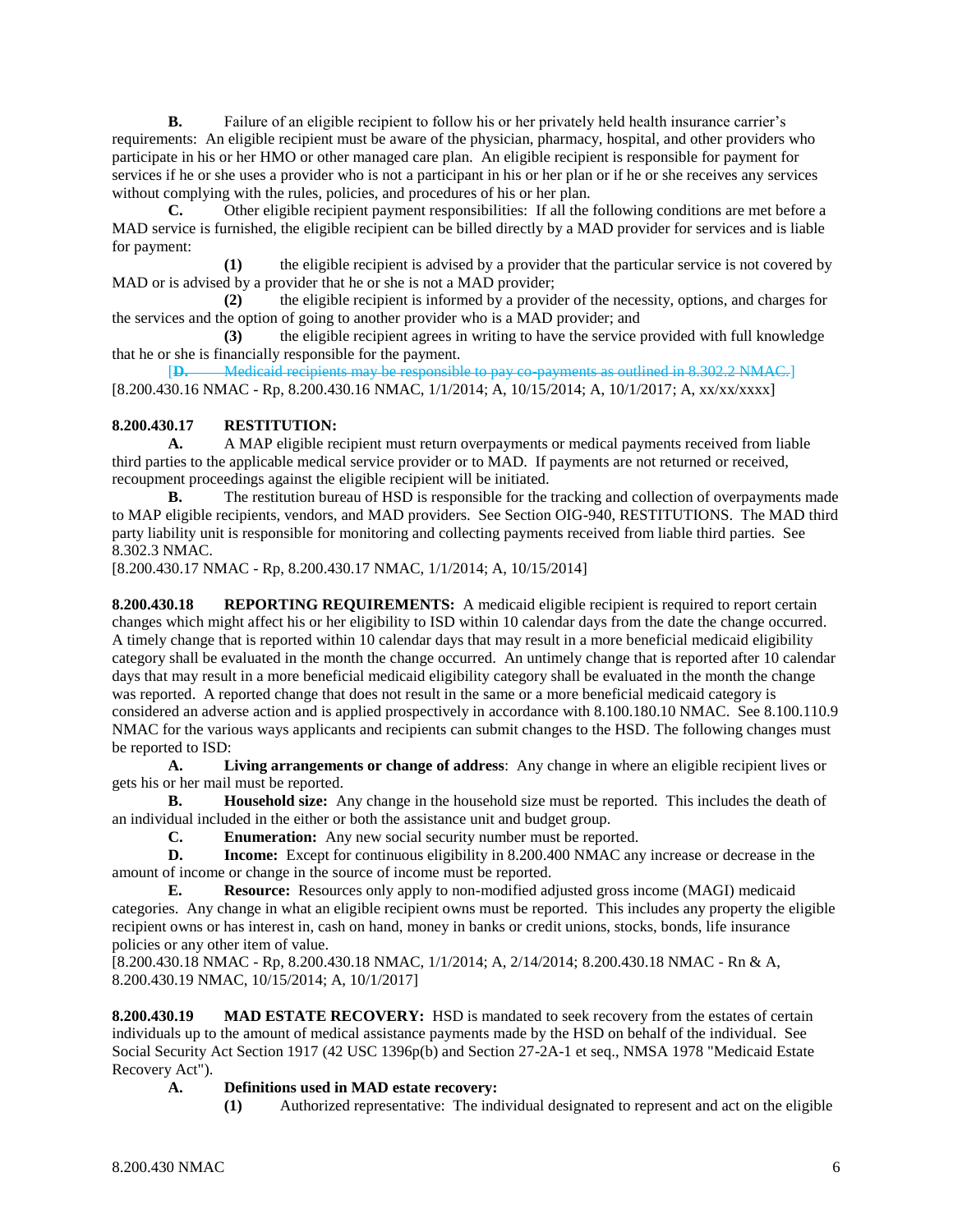recipient's behalf. The eligible recipient or authorized representative must provide formal documentation authorizing the named individual or individuals to access the identified case information for a specified purpose and time frame. An authorized representative may be an attorney representing a person or household, a person acting under the authority of a valid power of attorney, a guardian, or any other individual or individuals designated in writing by the member.

**(2)** Estate: Real and personal property and other assets of an individual subject to probate or administration pursuant to the New Mexico Uniform Probate Code.

**(3)** Medical assistance: Amounts paid by HSD for long term care services including related hospital and prescription drug services.

**B. Basis for defining the group:** A MAP eligible recipient who was 55 years of age or older when medical assistance payments were made on his or her behalf for nursing facilities services, home and community based services, and related hospital and prescription drug services are subject to estate recovery.

**C. The following exemptions apply to estate recovery:**

**(1)** Qualified medicare beneficiaries, specified low-income beneficiaries, qualifying individuals, and qualified disabled and working individuals, are exempt from estate recovery for the receipt of hospital and prescription drug services unless they are concurrently in a MAP nursing facility category of eligibility or on a home and community based services waiver; this provision applies to medicare cost-sharing benefits (i.e., Part A and Part B premiums, deductibles, coinsurance, and co-payments) paid under the medicare savings programs.

**(2)** Certain income, resources, and property are exempted from MAD estate recovery for native Americans:

**(a)** interest in and income derived from tribal land and other resources held in trust status and judgment funds from the Indian claims commission and the United States claims court;

**(b)** ownership interest in trust or non-trust property, including real property and improvements;

**(i)** located on a reservation or near a reservation as designated and approved by the bureau of Indian affairs of the U.S, department of interior; or

**(ii)** for any federally-recognized tribe located within the most recent boundaries of a prior federal reservation; and

**(iii)** protection of non-trust property described in Subparagraphs (a) and (b) is limited to circumstances when it passes from a native American to one or more relatives, including native Americans not enrolled as members of a tribe and non-native Americans such as a spouse and step-children, that their culture would nevertheless protect as family members; to a tribe or tribal organization; or to one or more native Americans;

**(c)** income left as a remainder in an estate derived from property protected in Paragraph (2) above, that was either collected by a native American, or by a tribe or tribal organization and distributed to native Americans that the individual can clearly trace the income as coming from the protected property;

**(d)** ownership interests left as a remainder in an estate in rents, leases, royalties, or usage rights related to natural resources resulting from the exercise of federally-protected rights, and income either collected by a native American, or by a tribe or tribal organization and distributed to native Americans derived from these sources as long as the individual can clearly trace the ownership interest as coming from protected sources; and

**(e)** ownership interest in or usage of rights to items, not covered by Subparagraphs (a) through (d) above, that have unique religious, spiritual, traditional, or cultural significance or rights that support subsistence or a traditional lifestyle according to applicable tribal law or custom.

**D. Recovery process:** Recovery from an eligible recipient's estate will be made only after the death of the eligible recipient's surviving spouse, if any, and only at a time that the eligible recipient does not have surviving child who is less than 21 years of age, blind, or who meet the SSA definition of disability.

**(1)** Estate recovery is limited to payments for applicable services received on or after October 1, 1993; except that recovery also is permitted for pre-October 1993 payments for nursing facility services received by a MAP recipient who was 65 years of age or older when such nursing facility services were received.

**(2)** A recovery notice will be mailed to the authorized representative or next of kin upon the eligible recipient's death informing him or her about the amount of claim against the estate and provide information on hardship waivers and hearing rights.

**(3)** It is the family or authorized representative's responsibility to report the eligible recipient's date of death to the ISD office within 10 calendar days after the date of death.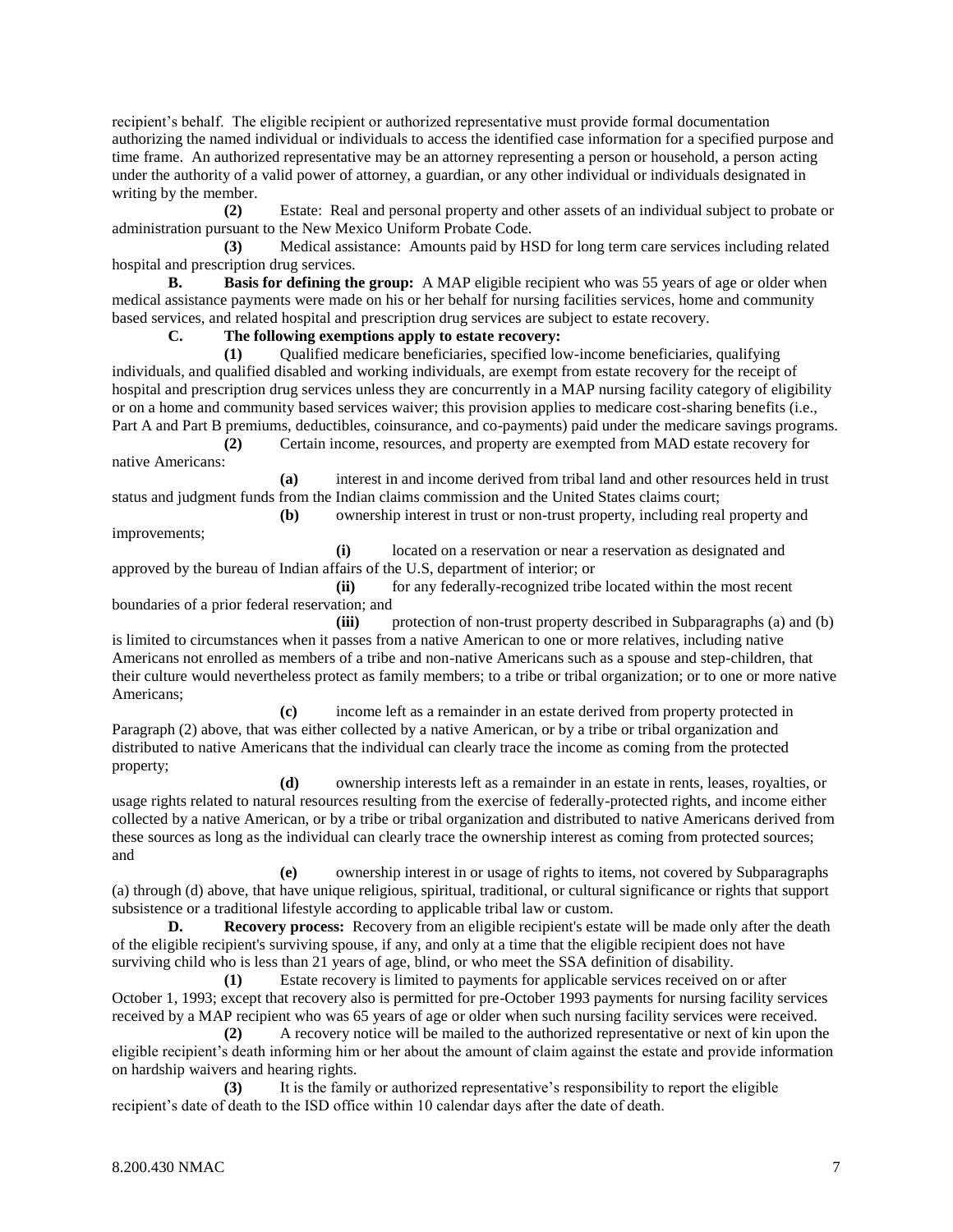### **E. Eligible recipient rights and responsibilities:**

**(1)** At the time of application or re-certification, the authorized representative must be identified or confirmed by the applicant or eligible recipient or his or her designee.

**(2)** Information explaining estate recovery will be furnished to the applicant or eligible recipient, his or her personal representative, or designee during the application or re-certification process. Upon the death of the MAP eligible recipient, a notice of intent to collect (recovery) letter will be mailed to the eligible recipient's personal representative with the total amount of claims paid by MAD on behalf of the eligible recipient. The authorized representative must acknowledge receipt of this letter in the manner prescribed in the letter within 30 calendar days of the date on the letter.

**(3)** During the application or re-certification process for] MAP eligibility, the local county ISD office will identify the assets of an applicant or the eligible recipient. This includes all real and personal property which belongs in whole or in part to the applicant or eligible recipient and the current fair market value of each asset. Any known encumbrances on the asset should be identified at this time by the applicant or the eligible recipient or his or her authorized representative.

**(4)** MAD, or its designee, will send notice of recovery to the probate court, when applicable, and to the eligible recipient's authorized representative or successor in interest. The notice will contain the following information:

- **(a)** statement describing the action MAD, or its designee, intends to take;
- **(b)** reasons for the intended action;
- **(c)** statutory authority for the action;
- **(d)** amount to be recovered;
- **(e)** opportunity to apply for the undue hardship waiver;
- **(f)** procedures for applying for a hardship waiver and the relevant timeframes

involved;

**(g)** explanation of the eligible recipient's personal representative's right to request a HSD administrative hearing; and

**(h)** the method by which an affected person may obtain a HSD administrative hearing and the applicable timeframes involved.

**(5)** Once notified by MAD, or its designee, of the decision to seek recovery, it is the responsibility of the eligible recipient's authorized representative or successor in interest to notify other individuals who would be affected by the proposed recovery.

**(6)** The authorized representative will:

- **(a)** remit the amount of medical assistance payments to HSD or its designee;
- **(b)** apply for an undue hardship waiver; (see Paragraph (2) of Subsection F below);

or

**(c)** request an administrative hearing. **F. Waivers:**

**(1)** For a general waiver, HSD may compromise, settle, or waive recovery pursuant to the Medicaid Estate Recovery Act if it deems that such action is in the best interest of the state or federal government.

**(2)** Hardship provision: HSD, or its designee, may waive recovery because recovery would work an undue hardship on the heirs. The following are deemed to be causes for hardship:

**(a)** the deceased recipient's heir would become eligible for a needs-based assistance program such as medicaid or temporary assistance to needy families (TANF) or be put at risk of serious deprivation without the receipt of the proceeds of the estate;

**(b)** the deceased eligible recipient's heir would be able to discontinue reliance on a needs-based program (such as medicaid or TANF) if he or she received the inheritance from the estate;

**(c)** the deceased recipient's assets which are subject to recovery are the sole income source for the heir;

**(d)** the homestead is worth 50 percent or less than the average price of a home in the county where the home is located based on census data compared to the property tax value of the home; or

**(e)** there are other compelling circumstances as determined by HSD or its designee. [8.200.430.19 NMAC - N, 1/1/2014; 8.200.430.19 NMAC - Rn & A, 8.200.430.20 NMAC, 10/15/2014]

### **8.200.430.20 [RESERVED]**

[8.200.430.20 NMAC - N, 1/1/2014; Repealed, 10/15/2014]